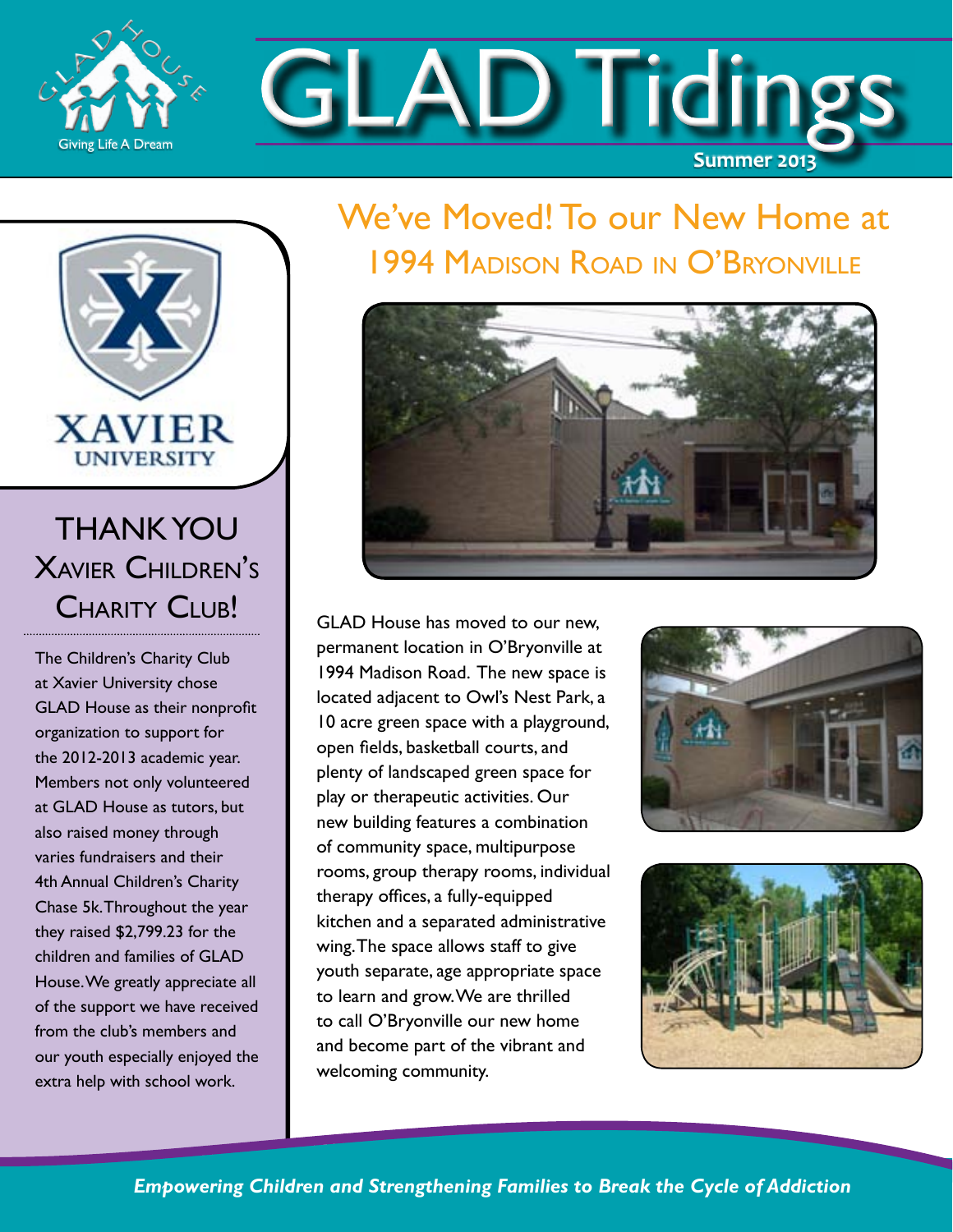GLAD House is excited to announce the launch of a new, easier to use online donation service. Look for our orange and purple donate button at the top left corner of any page on the website to make a quick, secure donation. With the new service you can set up automatic monthly donations to help impact the lives of children and their families on a regular basis.

www.gladhouse.org

Making a difference is now as simple as using your Kroger Card. Please visit www.krogercommunityrewards.com to register your card under our Non Profit Organization number 83710 and GLAD House will begin receiving donations from Kroger based on a percent of purchases. You can make a big impact while grocery shopping and help the children of GLAD House.

### GLAD House Enrolls in Kroger Community Rewards Program

Presented by ARTWORKS Hero Design Company's mission is to show the world that regardless of limitation or circumstance every child possesses an amazing and unique array of strengths and real world super powers. The goal is to engage, encourage, and empower children facing emotional, physical, or medical hardship through the creation of custom superhero capes. Thank you Hero Design Company for helping our youth create amazing capes that show their special superpowers.

# 2012-2013<br>
Sand Foundations Hero Design Company Visits for Youth Four High School Grads Celebrated (2011-2013

The end of the 2012-2013 school year marked a huge milestone for four long-time GLAD House participants - graduation from high school. Six years ago the first of the earliest GLAD House youth started graduating from high school. Since then, 33 have graduated and 24 have entered college, while the others have pursued job opportunities. For a majority of these youth, they were the first to graduate high school in their families, many of whom did so with honors, scholarships to college or immediate job offers.



## GLAD House Turns 15 in 2013!



### New Online Donation Service Launched

A SPECIAL THANK YOU TO THE GREENACRES foundation for allowing GLAD House youth to spend a day on the farm learning how to ride and care for horses.



Sara Rorer, JD. - President H. Spencer Liles - Vice President Lisa Vannis, CPA - Treasurer Mary Schwaderer - Secretary William Brown Carolyn Carlton Robert Carroll, CPA, CFP, CDFA Gary Dunbar Patrick Khattak Brian McConville, MD Allison McGrath, <sub>JD</sub> Beatrice C. Lampkin, MD David Lindner Mary Rita Washburn

Over 15 years ago, Dr. Beatrice C. Lampkin and members of the Pleasant Ridge Presbyterian Church Mission Committee set out to change the outcome for children impacted by a family member's addiction. The doors of GLAD House opened 15 years ago in 1998 as a residential program for children who had a parent at a residential treatment facility. In 2000 the format changed to an after school and summer treatment program with the capacity to serve many more children and their families. Over the past 15 years, GLAD House has impacted over 500

> youth and their families through long-term individualized support that has created a better, brighter future for countless children who otherwise may never have believed in achieving their dreams.

We have watched as youth overcome emotional and behavioral challenges,

excelled in school and graduated high school. We have witnessed parents beat their addiction, complete their education and obtain employment. And, we have watched as families learned to rebuild their lives and become self-sufficient members of society.



# Board of Directors

## Grants and Foundations THANK YOU!

Insuring the Children - \$10,000 Robert and Adele Schiff Family Foundation - \$20,000 The Patricia Kisker Foundation at US Bank - \$25,000 The Trust Estate of George B. Riley - \$30,000 The Ohio Valley Foundation - \$25,000 The Josephine Schell Russell Foundation - \$10,000 Jack J, Smith - \$25,000 TJX Foundation - \$5,000 SUMMERTIME KIDS (GCF) - \$1,000 Andrew Jergens Foundation - \$10,000 Cincinnati Rotary Foundation - \$2,500



*GLAD House Founder Dr. Beatrice C. Lampkin and long time Board Member Mary Schwaderer with one of the first families of GLAD House.* 

2013 Graduates Quality, Roberta, Ashley and Ronald (not pictured).



Camp Joy provides unique, handson, outdoor experiences for underserved youth and families. The goals of these programs are to create a safe place to enhance relationships with those in similar situations, learn new skills, and enhance self-esteem. This year, GLAD House was able to send 12 youth to Camp Joy. Four youth attended for a week of teen leadership activities and the other eight participated in the Cincinnati police live in and had the chance to interact with Cincinnati Police Officers for the week.